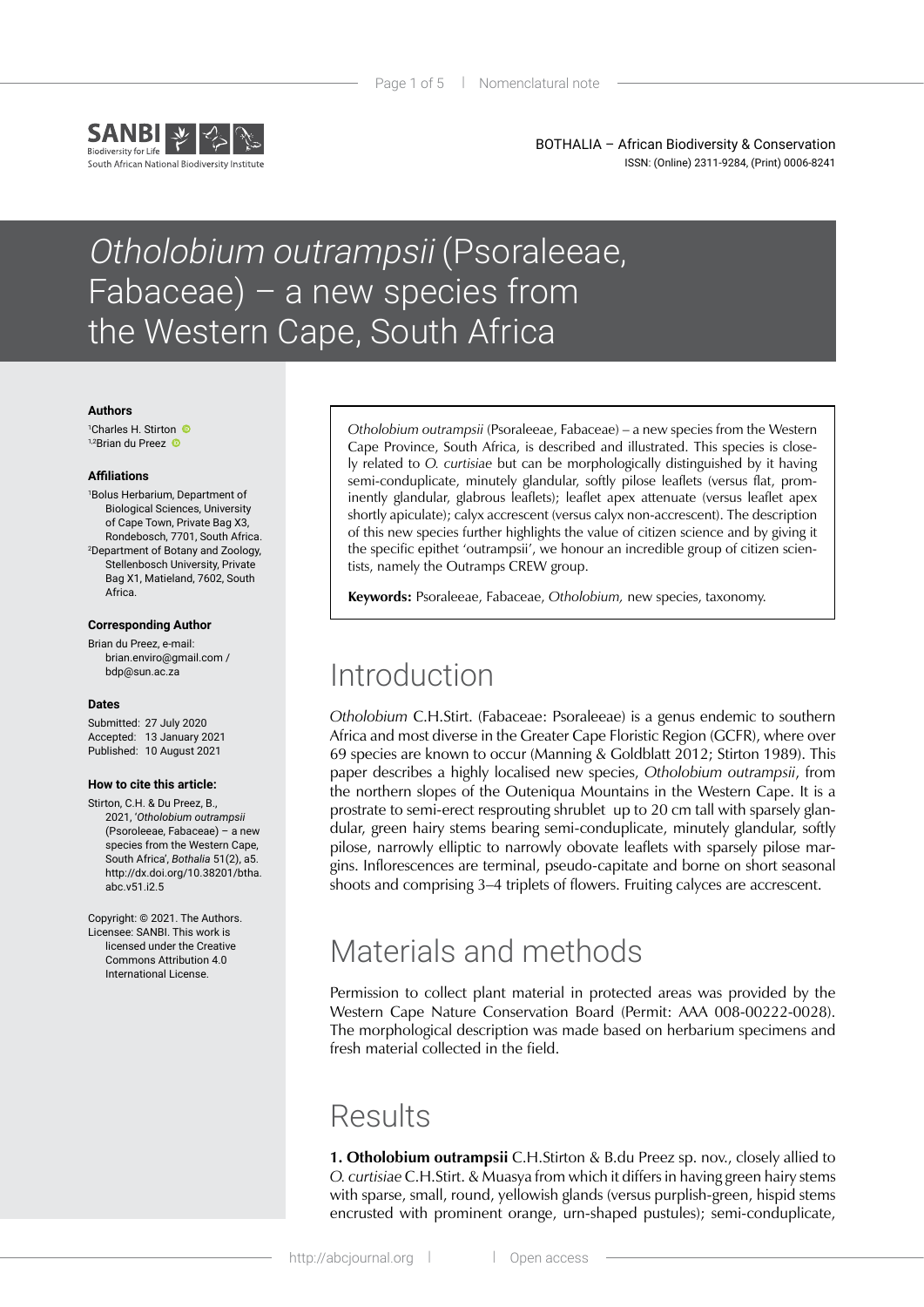minutely glandular, pilose, narrowly elliptic to narrowly obovate leaflets, apex attenuate (versus flat, prominently glandular, glabrous, oblanceolate to oblong leaflets, apex apiculate); sessile pseudo-capitate 9–12-flowered terminal inflorescences borne on short seasonal shoots (versus capitate shortly pedunculate 3–6-flowered inflorescences borne in upper axils); flower triplets subtended by a flabellate bract (versus oblong bract); and accrescent calyx (versus non-accrescent calyx). TYPE: SOUTH AFRICA, **Western Cape**, lower northern slopes of Fouriesberg in Outeniqua Mountains, 3321DD, [33º48'20.002"S / 21º55'5.001"E, 530 masl], 13 Dec. 2013, *Viviers & Vlok 367* (holotype PRE!).

Prostrate to semi-erect shrublet 15–20 cm tall, resprouter. Stems 1 to many, branching along the prostrate stems, branches smooth, hairy when young, glabrous when older, flowering shoots clustered in the upper axils of the new season's growth, softly pilose, without urn-shaped pustules concentrated below leaves. Stipules 2.5–3.0  $\times$  1.0 mm, persistent, appressed to recurving, subulate, hairy. Leaves digitately trifoliolate, inserted spirally, semi-erect, shortly petiolate; petioles 1.0–1.5 mm long, petiolule 0.4–0.5 mm long, hairy; leaflets 8–10  $\times$  2.0–2.4 mm, the later produced leaflets slightly smaller and more densely hairy, rigid, semiconduplicate, arching, narrowly elliptic to narrowly obovate, apex attenuate, base cuneate; terminal leaflet longer than laterals, symmetrical, laterals asymmetrical, glands sunken, scarcely visible with a  $10\times$  lens. Inflorescences pseudo-capitate in axils of short seasonal shoots, flowers in triplets, shorter than subtending leaves, comprising 3–4 triplets of flowers; each triplet subtended by a single  $3 \times 12$  mm long, flabellate, oblong, multiveined bract, narrowing towards the apex, caducous; peduncle absent. Flowers white, pedicel 2.8–3.0 mm long; each flower subtended by a narrowly lanceolate hairy bract up to 3.5 mm long. Calyx 5 mm long, accrescent; lobes subequal, vexillar teeth shortest, lanceolate, carinal tooth  $2-3 \times$  wider, broadly lanceolate, dark green and strongly ribbed, with 3 prominent dark green veins, teeth sparsely glandular, densely white pilose along margins, hairs patent; tube 2 mm deep, pale green. Standard  $6.5-7.2 \times 5.5-6.0$  mm, glabrous, broadly ovate, emarginate, white, nectar guide an arc of dark purple flecks near base of blade, appendages present on lower inner face, low, parallel and separate; claw short  $\pm$  0.5 mm long. Wing petals 5.5–6.0  $\times$  1.8–2.2 mm, blade broadly cultrate, white, scarcely auriculate, petal sculpturing present, upper basal and upper central comprising low parallel trans-costal ridges; claw  $\pm$  2 mm long, ribbon-like. Keel 4.2–4.5  $\times$ 1.5–1.6 mm, white with a dark purple discolouration on almost half of inner face of blade; claw  $\pm$  2 mm long, ribbon-like; Androecium  $\pm$  3.8 mm long, vexillar stamen free and bent at base; anthers alternately basifixed and medi-fixed; small nectarial ring present. Pistil  $\pm$  3.5 mm long, glabrous, ovary  $\pm$  0.9 mm long, 1-ovulate, covered in a few recurved stalked glands;

style ribbon-like, glabrous, entasis broadest before the point of flexure; stigma penicillate. Fruits and seeds unknown. Figures 1 and 2.

### Etymology

The specific epithet *outrampsii* honours the members of the Outramps Group of the Custodians of Rare and Endangered Wildflowers (CREW) Programme, who have done much to champion the protection of the rare and threatened plants of the southern Cape, and who made a number of special trips to find flowering material of this rare species.

### Diagnostic characters

*Otholobium outrampsii* is a post-fire resprouter and can be diagnosed by a combination of its prostrate to semierect spreading habit up to 20 cm tall, with scarcely pustulate, greyish hairy branches with persistent stipules, semi-conduplicate spreading minutely glandular, softly pilose, narrowly elliptic to narrowly obovate leaflets with an arching attenuate apex, asymmetrical lateral leaflets shorter than the terminal leaflet, leaflets glabrous except for sparsely softly pilose margins, glabrous when mature, and accrescent calyx with subequal lobes and large broadly lanceolate carinal lobe.

### Distribution and habitat

*Otholobium outrampsii* is a rare and highly localised species known from the farm Paardebont, at the foot of Fouriesberg, west of the Robinson Pass on the northern side of the Outeniqua Mountains (Figure 3). This species occurs between the elevations of 430 and 550 m asl. The vegetation at this location is North Outeniqua Sandstone Fynbos (FFs18) as described by Mucina and Rutherford (2006). It favours dry, rocky and welldrained sandy soil derived from Table Mountain Sandstone in full sun on a southwest facing slope. Flowering only occurs after fire from late September to November.

### Conservation status

*Otholobium outrampsii* is known only from a single location in the Outeniqua Mountains. The population size is estimated to be roughly 100 mature individuals. This species is threatened by the presence and spread of *Hakea sericea* Schrad. & J.C.Wendl in and around the area from which this species is known. There is a potential threat from *Acacia mearnsii* De Wild. which is infesting the valley below. As the area is generally poorly explored and, given that the plants are small and inconspicuous when not in flower and only flower in the first year after fire, it is likely that other populations may be present on the surrounding hillslopes.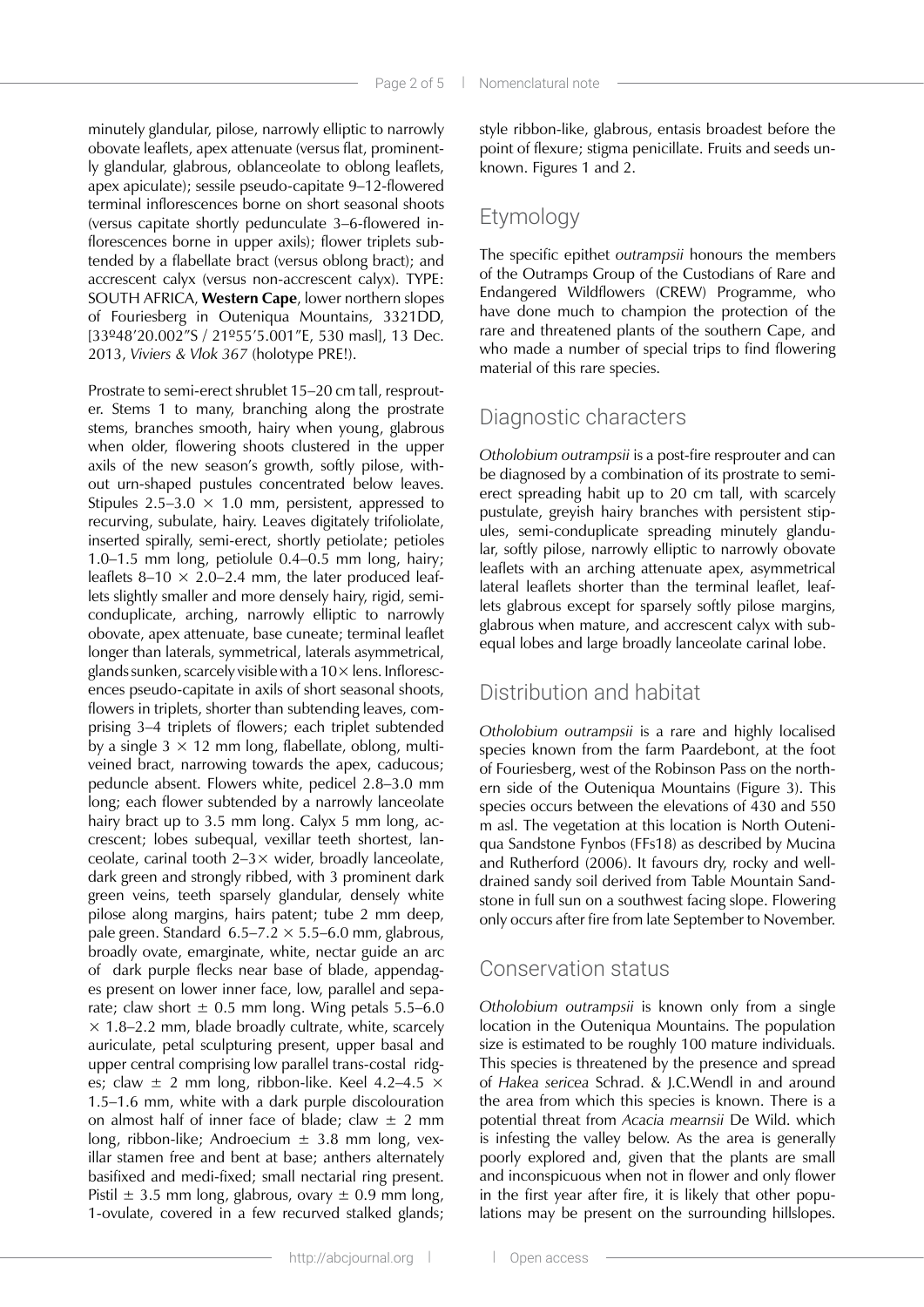

Figure 1. Otholobium outrampsii. A, habit of plant, 1/10<sup>th</sup> life size; B, fruiting shoot showing accrescent calyces, 10×; C, upper surface of terminal leaflet, 10×; D, lower surface of old leaflet, 8×; E, transverse section of leaflet, 20×; F, calyx opened out, outer face, 7.5×; G, side view of calyx, 8×. [*Viviers & Vlok 367* (PRE)]. Artist Charles Stirton.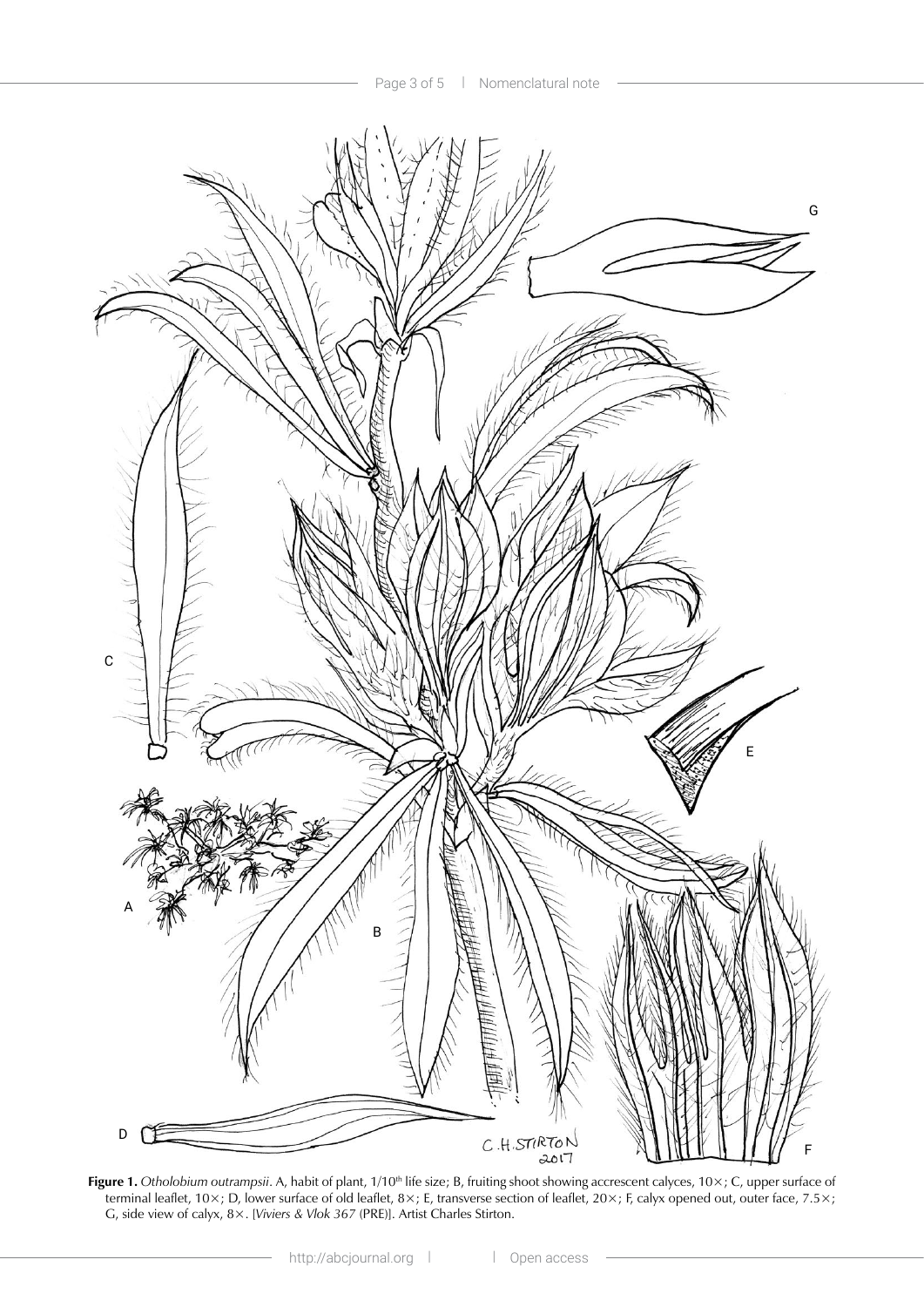

**Figure 2.** *Otholobium outrampsii.* A, flower front view; B, flower side view; C, flower ventral view; D, seasonal leaf adaxial surface; E, whole plant in habitat; F, flowering shoot. Photographs: B. du Preez.

Based on available data from surveys by members of the Outramps Group of CREW, a Red Data List status of Critically Endangered is recommended for *O. outrampsii* according to the IUCN categories and criteria (IUCN 2012).

### Additional specimens examined

SOUTH AFRICA. **Western Cape**: 3 km south of Paardebont Farm, [33º48'22.5"S / 21º55'6.527"E, 530 masl], 06 Nov. 2013, *Outramps s.n.* (BOL); Lower northern slopes of Fouriesberg in Outeniqua Mountains, [33º48'22.5"S / 21º55'6.527"E, 530 masl], 23 Sept. 2019, *B. du Preez 744* (BOL).

## Acknowledgements

We wish to thank Jan Vlok and Mike Viviers, who first drew the first author's attention in 2013 to some sterile specimens they thought might be a new species. However, it was through the efforts of the Outramps CREW Group and the second author who eventually rediscovered the locality and collected flowering material that confirmed it as new. We wish to thank Abubakar Bello for helping in the making of our map figure. We also wish to thank Mr Cornel Fourie from the farm Paardebont for granting permission to access his property to visit the *O. outrampsii* population. We thank the two anonymous reviewers for their constructive comments.



**Figure 3.** Known distribution of the endemic species *Otholobium outrampsii* in South Africa.